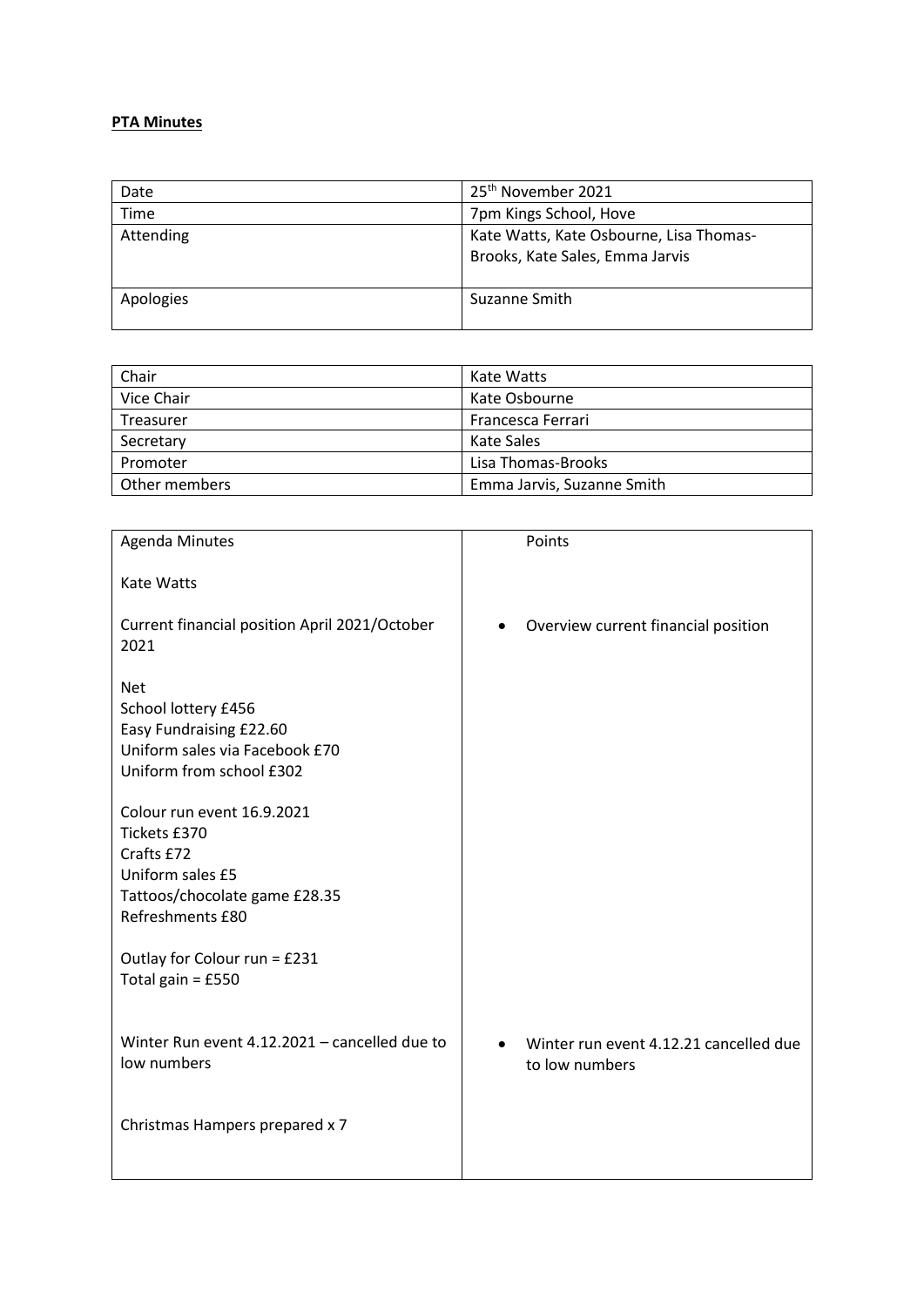| Draw for Christmas Hamper Raffle will be on    | Christmas Hamper Raffle draw 4.12.21  |
|------------------------------------------------|---------------------------------------|
| 4.12.21 due to lottery licensing regulation    |                                       |
|                                                |                                       |
| Christmas Raffle - students given tickets in   |                                       |
| tutor time                                     |                                       |
|                                                |                                       |
|                                                |                                       |
| <b>Christmas Events</b>                        |                                       |
|                                                |                                       |
| Music Showcase evening 2.12.21                 | Music Showcase event-2.12.21          |
| 18.30-20.00pm, Kings School                    | Refreshment sales                     |
|                                                |                                       |
| Kate S and Kate O - refreshments sales and     |                                       |
| have x 2 Hampers for display                   |                                       |
| -arrive 5.300pm - Kate W to help then Kate S   |                                       |
| will take over                                 |                                       |
|                                                |                                       |
| -will need sugar sachets and milk              |                                       |
|                                                |                                       |
| To let Kate W know re sweet bag sales prior to |                                       |
| 14.12.21 second Christmas event to plan stock  |                                       |
| needs                                          |                                       |
|                                                |                                       |
| Carol Service evening 14.12.21                 | Carol Service Event-14.12.21          |
| 18.30pm Kings School                           |                                       |
| Emma Jarvis and Kate W, Lisa Thomas-Brooks-    | Refreshment sales                     |
| refreshments sales                             |                                       |
|                                                |                                       |
|                                                |                                       |
|                                                |                                       |
| Uniform/Lost property                          |                                       |
|                                                |                                       |
|                                                | Donated uniform on school site to be  |
| Kate W - PTA members to plan a time to sort    | sorted by PTA members, to liaise with |
| donated uniform currently in lost property     | School re date and time               |
| room                                           |                                       |
|                                                |                                       |
|                                                |                                       |
| Other financial                                |                                       |
| PTA to offer Kings School up to £2,000 as      | Liaise with Mrs Price re use of funds |
| amount for the school to consider and decide   |                                       |
| on funding projects to support the school      |                                       |
|                                                |                                       |
|                                                |                                       |
| Current plans                                  | <b>TBC</b>                            |
| <b>Future events</b>                           | Refreshment sales                     |
|                                                | Music Showcase evening -2.12.21       |
|                                                | Carol Service -14.12.21               |
|                                                |                                       |
| <b>Next Meeting</b>                            | <b>TBC</b>                            |